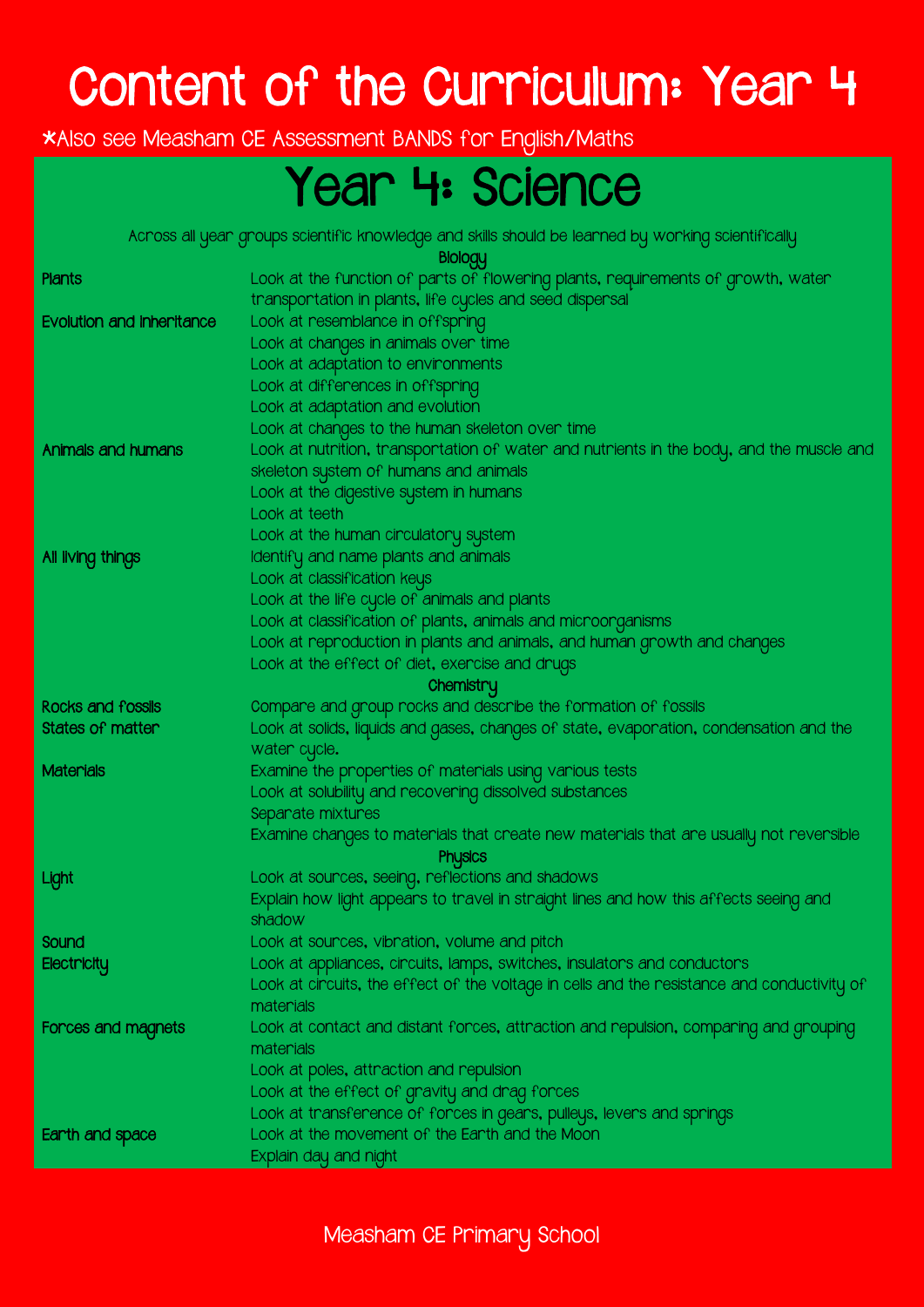# Year 4: Computing

Design and write programs that accomplish specific goals, including controlling or simulating physical systems; solve problems by decomposing them into smaller parts.

Use sequence, selections and repetition in programs; work with variables and various forms of input and output; generate appropriate inputs and predicted outputs to test programs

Use logical reasoning to explain how a simple algorithm works, detect and correct errors in algorithms and programs

Understand computer networks including the internet; how they can provide multiple services, such as the world wide web; and the opportunities they offer for communication and collaboration

Describe how internet search engines find and store data; use search engines effectively; be discerning in evaluating digital content; respect individuals and intellectual property; use technology responsibly, securely and safelu

Select, use and combine a variety of software (including internet services) on a range of digital devices to accomplish given goals, including collecting, analysing, evaluating and presenting data and information

# Year 4: Art and Design

Use experiences, other subjects across the curriculum and ideas as inspiration for artwork

Develop and share ideas in a sketchbook and in finished products

Improve mastery of techniques

Learn about the great artists, architects and designers in history

#### Year 4: Music

Play and perform in solo and ensemble contexts, using voice and playing instruments with increasing accuracy, control and expression

Improvise and compose music using the inter-related dimensions of music separately and in combination

Listen with attention to detail and recall sounds with increasing aural memory

Use and understand the basics of the stave and other musical notations

Appreciate and understand a wide range of high-quality live and recorded music from different traditions and from great musicians and composers

Develop an understanding of the history of music

Measham CE Primary School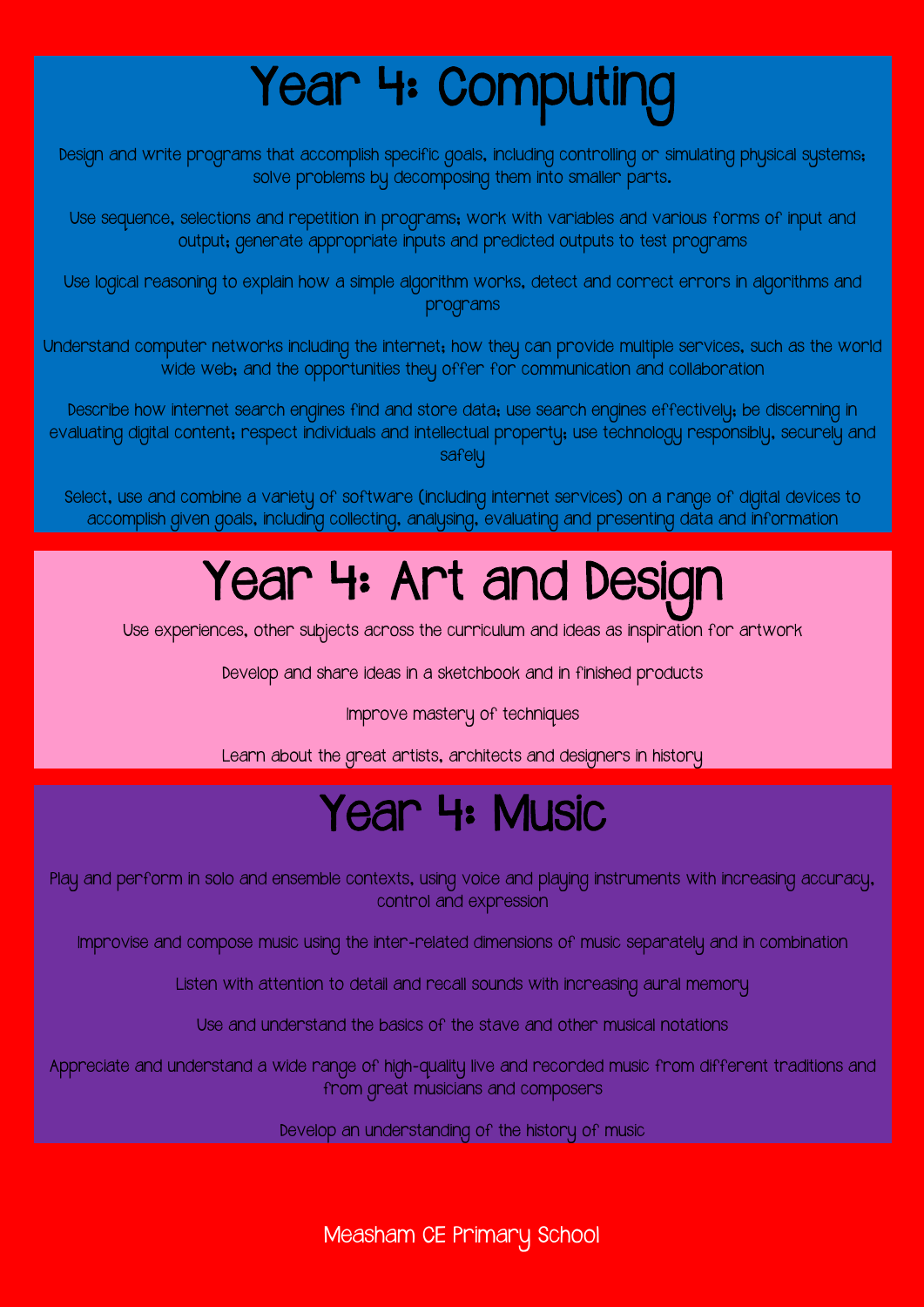## Year 4: Design and Technology

Through a variety of creative and practical activities, pupils should be taught the knowledge, understanding and skills needed to

engage in an iterative process of designing and making. Design Use research and develop design criteria to inform the design of innovative, functional, appealing products that are fit for purpose, aimed at particular individuals or groups Generate, develop, model and communicate their ideas through discussion, annotated sketches, cross-sectional and exploded diagrams, prototypes, pattern pieces and computer-aided design Make Select from and use a wider range of tools and equipment to perform practical tasks, such as cutting, shaping, joining and finishing, accurately Select from and use a wider range of materials and components, including construction materials, textiles and ingredients, according to their functional properties and aesthetic qualities Evaluate Investigate and analyse a range of existing products Evaluate their ideas and products against their own design criteria and consider the views of others to improve their work Understand how key events and individuals in design and technology have helped shape the world Technical knowledge Apply their understanding of how to strengthen, stiffen and reinforce more complex structures Understand and use mechanical systems in their products, such as gears, pulleys, cams, levers and linkages Understand and use electrical systems in their products, such as series circuits incorporating switches, bulbs, buzzers and motors Apply their understanding of computing to programme, monitor and control their products Cooking and nutrition Understand and apply the principles of a healthy and varied diet Prepare and cook a variety of predominantly savoury dishes using a range of cooking techniques Understand seasonality and know where and how a variety of ingredients are grown, reared, caught and processed